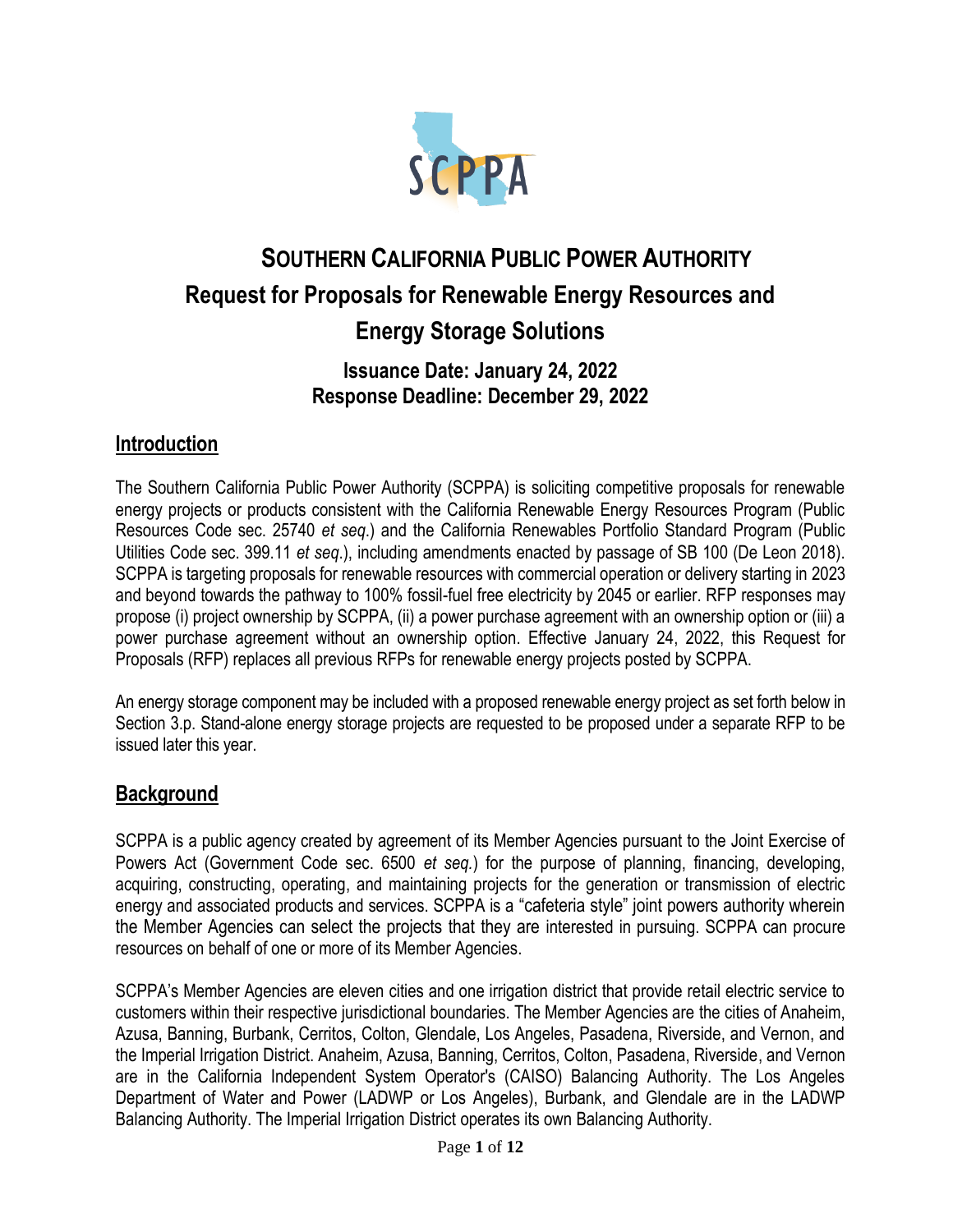SCPPA is governed by a Board of Directors, which consists of a representative from each of its Member Agencies. The management of SCPPA is under the direction of an Executive Director who is appointed by the Board. Member Agencies' electric utilities are governed by their respective city councils or other locally elected governing bodies. Many Member Agencies established voluntary renewable targets before SBX1 2 (Simitian 2011) went into effect, including the percentage of renewable energy they wish to obtain within their portfolio. However, with the enactment of California Senate Bill (SB)100, the bill requires that retail sellers and local publicly owned electric utilities procure a minimum quantity of electricity products from eligible renewable energy resources so that the total KWhs of those products sold to their retail end-use customers achieve 44% of retail sales by December 31, 2024, 52% by December 31, 2027, and 60% by December 31, 2030.This bill also states that electric utilities procure eligible renewable energy resources and zero-carbon resources supply for 100% of retail sales of electricity to their end-use customers by December 31, 2045.

SCPPA has an active working group focused on renewable energy development. This group, with representation from all twelve of the Member Agencies, meets once a month and has reviewed over thirteen hundred individual proposals since 2007. As a result, over 4500 MWs of capacity from various types of energy resources are now being or will be delivered through SCPPA resources in support of its Member Agencies' renewable objectives.

# **Ownership Participation**

SCPPA is well positioned and experienced in facilitating joint ownership structures for renewable power or other projects for the benefit of its Member Agencies. SCPPA can acquire an ownership interest in a project and sell 100% of the output to interested Member Agencies at SCPPA's cost. SCPPA also enters into power purchase agreements, either with or without an option to purchase the project during the term of the agreement. There is a strong preference by most of the Member Agencies for an option to purchase a project during the term of a power purchase agreement.

# **RPS and EPS Compliance**

SCPPA continues to seek cost effective resources to support its Member Agencies' Renewable Portfolio Standard (RPS) objectives for 2024 and beyond. This rolling RFP<sup>1</sup> seeks to find the best combination of projects or products to deliver energy from facilities that will be RPS compliant (pursuant to Public Utilities Code Sections 399.16 (b)(1), (b)(2) and (b)(3), i.e., energy and associated RECs in Portfolio Content Category 1, 2 and 3, and compliant with the emissions performance standard (EPS) regulations adopted by the California Energy Commission (20 Cal. Code of Regulations section 2900 et seq.) upon COD and throughout the term of the agreement.

SCPPA requires that during the term of any power purchase agreement, the Seller shall assume the risk of maintaining and bringing the facility or project into compliance should there be a change in law that renders the facility noncompliant with either RPS or EPS, as described in the Term Sheet attached as Appendix A.

SCPPA will also consider Portfolio Content Category 2 and 3 Renewable Energy Credit (REC) only proposals for any term.

<sup>&</sup>lt;sup>1</sup> See discussion of rolling RFP in Proposal Delivery Requirements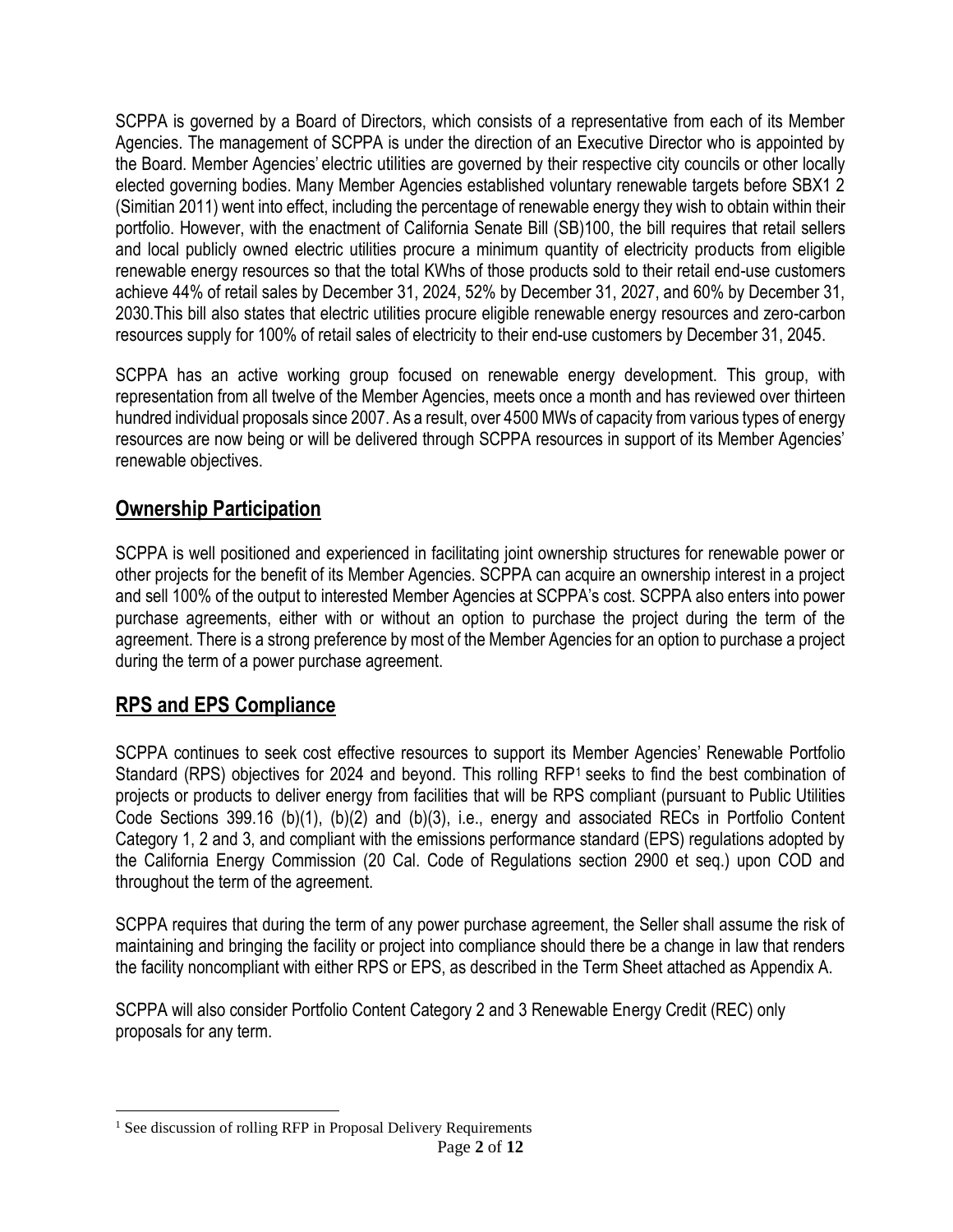# **Proposal Delivery Requirements**

One electronic copy of your proposal must be e-mailed to renewablesrfp@scppa.org or delivered on CD or USB flash drive to the address below by no later than 12:00 p.m. on December 29, 2022:

> Southern California Public Power Authority Attention: 2022 Renewables RFP 1160 Nicole Court Glendora, California 91740

For general questions, please call the SCPPA offices at (626) 793-9364.

Clarification questions regarding this RFP must be in writing via email addressed to: renewablesrfp@scppa.org.

SCPPA Member Agencies seek tangible and timely opportunities to add renewable technologies to their generation portfolios and thus will not entertain experimental or speculative proposals.

Since this is a "rolling RFP," proposals may be submitted at any time during the calendar year 2022 after the issue date. SCPPA reserves the right to review all proposals throughout the process of this rolling RFP, to contact proposers at any time to start negotiations, and to execute one or more agreements before the deadline for delivery of proposals.

Respondents who have previously submitted proposals for consideration may submit updates or revisions to the previous submittals with clearly noted reference to the prior submittal(s) and identification of proposed changes, all under a new Transmittal Letter and, if applicable, a new 2022 Term Sheet (Appendix A) and a new Energy Storage System Paired with Renewable Energy Resources Specifications Sheet (Appendix B) if the Energy Storage is interconnected or located within LADWP's Balancing Authority. Details on Appendices A and B are located in Required Elements of Proposals- Section 5.

Newly submitted proposals by a prior Respondent may reference required elements from prior proposals that have not changed (such as experience) rather than resubmitting boilerplate information.

No contact may be made with the Board of Directors, Committee Members, or SCPPA Member Agencies concerning this RFP.

All information received by SCPPA in response to this RFP is subject to the California Public Records Act and all submissions may be subject to review in the event of an audit.

#### **Required Elements of Proposals**

**1. Transmittal Letter:** Provide a brief description of the Respondent's proposed project or products, the timeline for construction and achievement of commercial operation of the project or a statement that the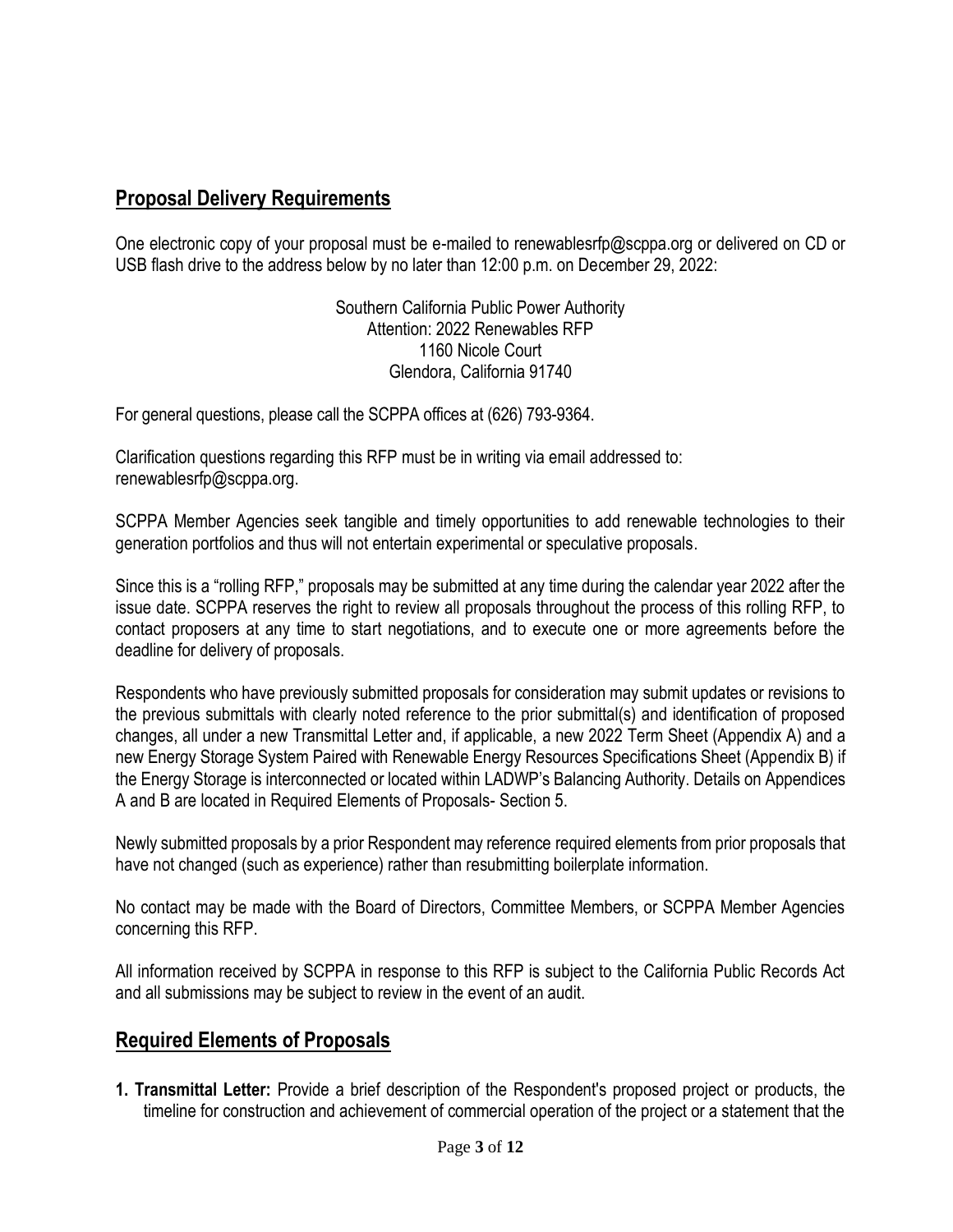project is already in commercial operation, as applicable, a statement as to whether the Respondent intends to sell the project to SCPPA or enter into a power purchase agreement with SCPPA, and a summary of any exceptions taken to the RFP requirements. An officer authorized to bind must sign the proposal on behalf of the Respondent and must include the following declarations on the Transmittal Letter:

*"This proposal is genuine, and not sham or collusive, nor made in the interest or in behalf of any person not herein named; the respondent has not directly or indirectly induced or solicited any other respondent to put in a sham bid, or any other person, firm or corporation to refrain from submitting a proposal; and the respondent has not in any manner sought by collusion to secure for themselves an advantage over any other respondent."*

- **2. Applicant Information:** Provide the legal name of the company or entity making the proposal and the company or entity that will enter into the definitive agreement with SCPPA, the legal structure or form of each such company or entity (e.g., Corporation, or LLC), and the physical address, e-mail address, telephone, and names and titles of individuals authorized to represent the Respondent.
- **3. Renewable Category:** Clearly identify the proposal as one or more of a combination of the following eligible renewable energy resource electricity products complying with the current edition of the California Energy Commission Renewable Portfolio Standard Eligibility Guidebook (CEC Guidebook):
	- a. Wind, including all air-flow technologies involving a turbine of any type.
	- b. Geothermal, including all temperature gradient technologies.
	- c. Biomass, including dedicated waste feedstock or energy crops.
	- d. Biomethane, including landfill, digester gases and gas conversion or gasification technologies where the conversion to electricity occurs on the same premises as the source of fuel.
	- e. Biomethane of pipeline quality to be delivered and consumed at SCPPA's conventional thermal facilities on the Southern California Gas Company system and/or renewed Intermountain Power Plant on infrastructure to be connected to the Kern River Gas Transmission Company System. The Respondent should include in its proposal a NAESB base contract and a transaction confirmation proposing term, quantities, point(s) of delivery, price, and other relevant terms. Biomethane resources from California are highly recommended. A brief statement describing the Respondent's experience in conducting natural gas and biomethane transactions is encouraged (SCPPA may issue a separate RFP for biomethane of pipeline quality projects).
	- f. Hydro, including all mass-in-motion technologies involving fluids and hydro efficiency improvements.
	- g. Solar, including all photo-voltaic and photo-optic technologies where light is directly converted to electricity. Any solar overbuild beyond 1.2 DC/AC ratio should be noted.
	- h. Solar Thermal, including all concentration technologies where a heat transfer medium is used to generate electricity.
	- i. Municipal Solid Waste (MSW) or Waste to Energy technologies that can demonstrate the absence of incineration and are able to obtain certification as a Renewable Resource by the California Energy **Commission**
	- j. Fuel cell utilizing a renewable fuel such as hydrogen that uses green hydrogen technologies.
	- k. Permanent Load Shifting (PLS), including energy storage and permanent load-shifting technologies with a total round-trip efficiency generally greater than eighty percent (80%).
	- l. Environmental attributes not bundled with energy (Renewable Energy Credits).
	- m. Flexible resource, such as wind, solar, and/or geothermal with the ability to ramp up/down to provide reserve margins and other grid benefits.
	- n. Hydrogen, the production and utilization of green hydrogen technologies.
	- o. Hybrid projects; resources may be bundled together but pricing options for individual technologies should be itemized.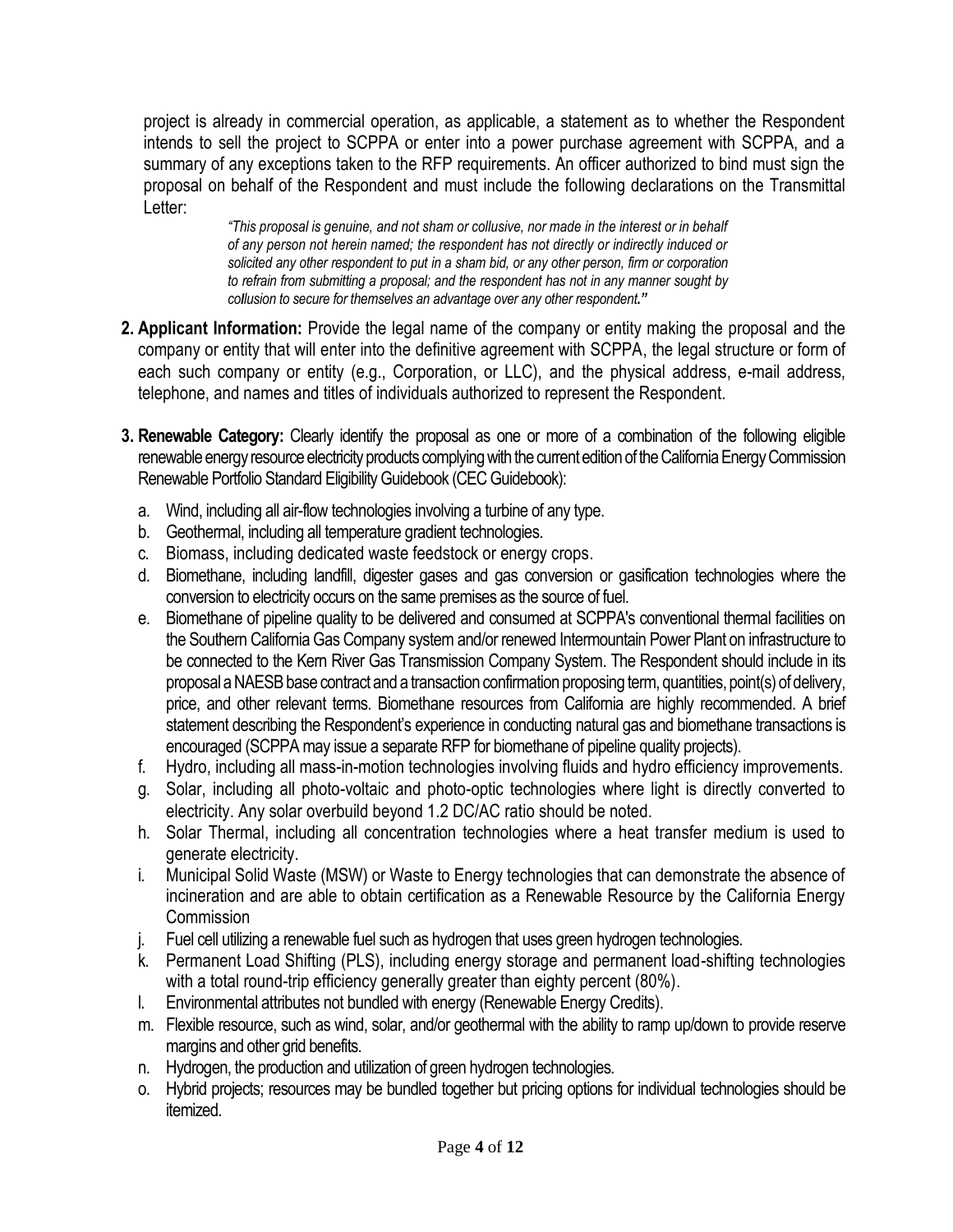- p. Energy Storage combined with renewable energy projects; energy storage with a capacity of at least one half the total interconnection capacity offered by the renewable resource with at least a duration of 4 hours is required. In addition, alternative energy storage capacity and duration options can be offered. Options for capacity (MW) or duration (MWh) increases should be itemized separately.
- q. Bundled PCC1 product within CAISO BA, not limited to any specific technology

#### **4. Energy Storage Solutions (ESS)**:

SCPPA Member Agencies have a strong interest in the rapidly developing energy storage market. All types of energy storage technologies are open for consideration when combined with a qualified renewable energy resource in order to be added into SCPPA Member Agencies' resource portfolios if they are determined to be cost effective. Member Agencies have energy storage targets beyond the targets specified in AB2514.

**5. Project Details:** Clearly identify the proposed project, including the information listed below. Items marked with an asterisk are only required if a power purchase agreement is proposed.

- a. **Project Description:** Project name and location, and phases of development if applicable.
- b. **Contract Quantity:** In MW and GWh/year, and by project phase if applicable, including nameplate rating and proposed amount of energy to be delivered. Please provide all MW increment options available for the project.
- c. \***Pricing:** Please provide all pricing structure options available. Prepayment options may be considered.
	- **i) Variable Index Energy Price Plus Fixed Capacity/REC Price:** Expressed in nominal dollar value (as of the year of COD) in \$/MWh with no escalation thereafter for the value of the capacity and RECs plus a price based on a published market index for the value of the energy. This pricing structure is preferred by some of the member utilities.
	- **ii) Energy Price (fixed):** Expressed in nominal dollar value (as of the year of COD) in \$/MWh, with no escalation, covering energy, capacity right, RECs, and all other products. This option is preferred.
	- **iii) Energy Storage Price:** [In addition to the energy price, a price for energy storage] expressed in nominal dollar value (as of the year of COD) in \$/MWh, with no escalation as a component of a renewable project in an overall PPA and in \$/kW‐ month for 4-hour systems.
- d. \***Delivery Term:** Minimum term is 1 month with no maximum as the various Member Agencies are seeking both short-term and long-term (greater than 10 years) delivery of energy. Long-term delivery is defined in the CEC Guidebook. Please provide all delivery term options available, including seasonal and/or intra-day delivery profile options.
- e. **Energy Availability:** Maximum and minimum monthly capacity factors, seasonal shapes, resource availability profile (i.e., 8760 wind profile of availability), reliability indices (reliability of the distribution system distribution indices to potentially forced outage ratios or planned outage ratios of generators), dispatchability (by unit or phase if applicable) and scheduling requirements/limitations, if any; any rights for SCPPA to perform full or partial dispatch and economic curtailment.
- f. **Buyer's Step in Right:** Include SCPPA's requirement in the proposal that the Buyer may assume or cure any default by developer in the land lease or other real property document.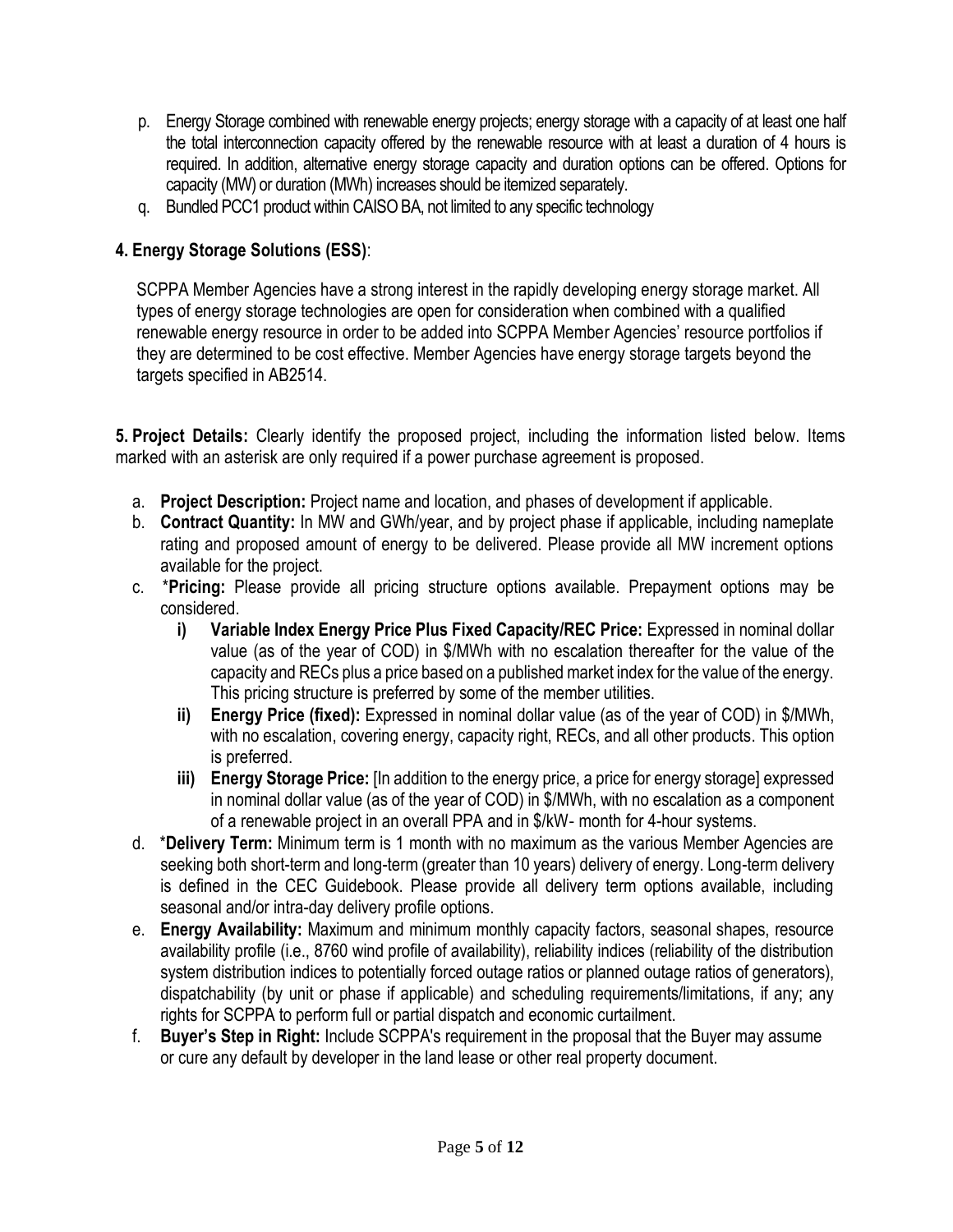- g. **Point of Delivery (POD):** One of the following locations as the delivery point, which are locations where one or more of the SCPPA Member Agencies can receive energy:<sup>2</sup>
	- i) Adelanto Switching Station\*, no earlier than 2026
	- ii) Barren Ridge/Beacon 230 kV\*
	- iii) Big Eddy no earlier than 2024
	- iv) CAISO Grid (with preference of SP15)<sup>3</sup>
	- v) Crystal 500 kV
	- vi) Eldorado 500 kV
	- vii) Imperial Valley 230 kV
	- viii) Intermountain Power Project (IPP) Station Switchyard\*, no earlier than 2026
	- ix) Lugo 500 kV
	- x) Marketplace 500 kV\*
	- xi) McCullough 230 kV
	- xii) McCullough 500 kV\*
	- xiii) Mead 230 kV\*,
	- xiv) Mead 500 kV
	- xv) Mid-C no earlier than 2024
	- xvi) Mirage 230 kV
	- xvii)Mohave 500kV\*
	- xviii) Mona Substation\*, no earlier than 2026
	- xix) Navajo 500 kV\*
	- xx) NOB\*, no earlier than 2024
	- xviii)North Gila 68 kV (ISO 69 kV tie with APS BAA)
	- xix) Palo Verde 500 kV switchyard & ISO's Palo Verde/Hassayampa 500 kV tie with SRP BAA
	- xx) Sylmar 230 kV\*
	- xxi) Rosamond Substation\*, no earlier than 2026
	- xxii)Victorville 500 kV\*
	- xxiii)Westwing 500kV

Cost of transmission to the delivery point shall be included in the price of energy. The above listing represents locations where Member Agencies may have existing capacity rights. Other delivery points may be identified by Respondents on the condition that any and all associated costs of transmission ancillary services and scheduling are included up to the point of delivery.

Project point of delivery through CAISO must include a \$/MWh price adder for delivery through CAISO that is fixed for the duration of the contract term if energy is exported. The proposed \$/MWh price adder should be viewed as an export through CAISO if not a pseudo-tie and include all transmission and generation related fees imposed by CAISO.

**Note:** Project evaluations will include the full cost of delivery to the customers of SCPPA Member Agencies within Southern California. The point of delivery to the CAISO must indicate whether the project qualifies for Resource Adequacy and/or Local Capacity Requirement capacity benefits.

h. **Grid Charging:** If energy storage is included, specify SCPPA's ability to charge the energy storage system with grid energy. Indicate price impacts for varying levels of grid charging % defined as

<sup>2</sup> PODs with an asterisk are preferred by LADWP.

<sup>3</sup> CAISO Members prefer PODs to an SP15 pNode.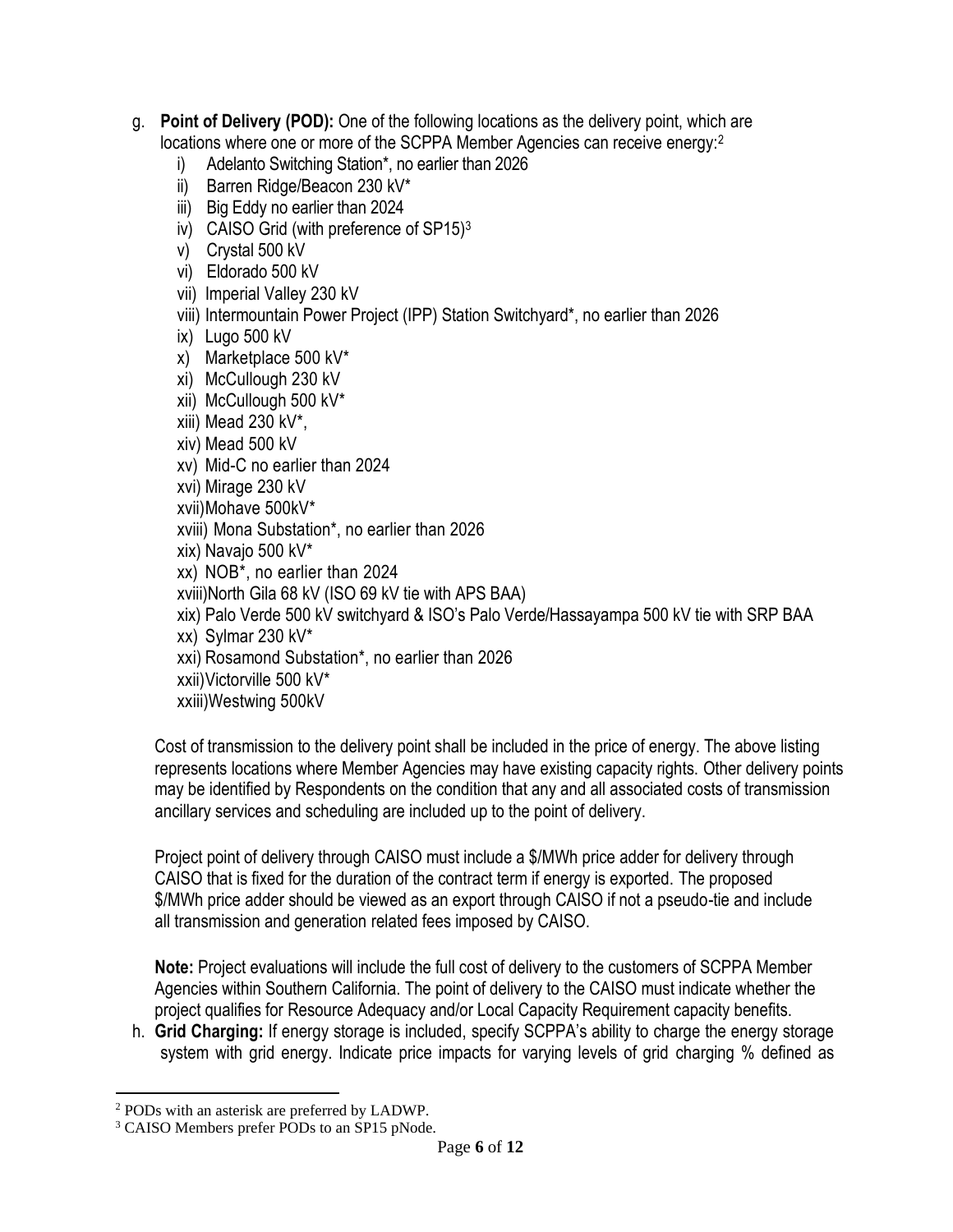allowed volume of grid charging energy divided by total charging energy by energy storage system per year.

- i. **Environmental Attributes:** Ensure that SCPPA shall receive any and all environmental attributes associated with the generating facility and the energy output, including but not limited to renewable energy credits and air emission credits or offsets (i.e., greenhouse gas credits, at the location of source and for the gross output of the plant or otherwise credited).
- j. **Combustion:** For any proposals that involve combustion technologies, provide details on the forecasted emissions, emissions controls, and compliance with applicable emissions regulations.
- k. **Category of Environmental Attributes:** Specify whether the project qualifies for Portfolio Content Categories 1, 2 or 3 ("bucket 1, 2 or 3"); and "short-term" or "long-term" under the California Public Resources Code (CPRC) and how the project would comply with the CPRC and any future interpretations of relevant statutes by the California Energy Commission.
- l. **Capacity Rights/Shared Facilities:** Ensure that SCPPA shall receive any and all capacity rights associated with the project and/or its produced energy.
	- i) Identify any energy and/or associated project capacity to be provided/committed to parties other than SCPPA.
	- ii) Identify any project supporting/associated facilities that require shared use or third-party access rights, such as intermediate distribution infrastructure, control rooms, or other intermingled facilities. Describe any controls or provisions to assure the continuation of the described project capacity, e.g., for wind proposals any adjacent or future proposals encroaching on turbine spacing or airflow; for hydro proposals, any limitations, or regulations on water flow, diversion, or water reservoir level maintenance requirements; and other potential impacts on the proposed project.
- m. **Ownership Options:** If the proposal includes an offer of ownership to SCPPA, describe the proposed ownership, terms and conditions, floors and ceilings for purchase prices at different option dates, beginning after Federal Investment Tax Credit (ITC) and/or Federal Production Tax Credit (PTC) recapture and up to the end of the term, and ownership structures (e.g., 100% SCPPA-owned turnkey, corporation, general partnership, limited partnership).
	- i) In the case of an offer of initial ownership to SCPPA, a purchase price at COD shall be specified (and expressed as \$/kW) along with an estimate of all recurring owner costs, including but not limited to operation and maintenance costs, taxes, lease payments, royalties, and insurance.
	- ii) In case of an offer of a Power Purchase Agreement (PPA) with a purchase option, the proposal shall include (a) a buyout price or detailed formula to calculate such a buyout price for each future date on which a buyout would be offered;(b) conditions for buyout, such as expiration of ITC or PTC recapture period or other project events; (c) an energy price in \$/MWh without the buyout option, and (d) any adjustments to the energy price in \$/MWh to allow for a \$1 facility buyout option at the end of the project term.
	- iii) For PPAs, terms up to the life of the facility will be considered.
	- iv) No changes to a PPA will be expected during project financing or a change in control event.
- n. **Project Plan to COD:** Identify the proposed COD with a satisfactory major milestone schedule that includes at least the following:
	- i) Proposed schedule for obtaining and developing site access and control through executed leases, fee purchases, approvals, or other means.
	- ii) Details of any prior or existing settlements made for environmental mitigation and clearly identified post-construction or pass-forward mitigation obligations that would be forwarded to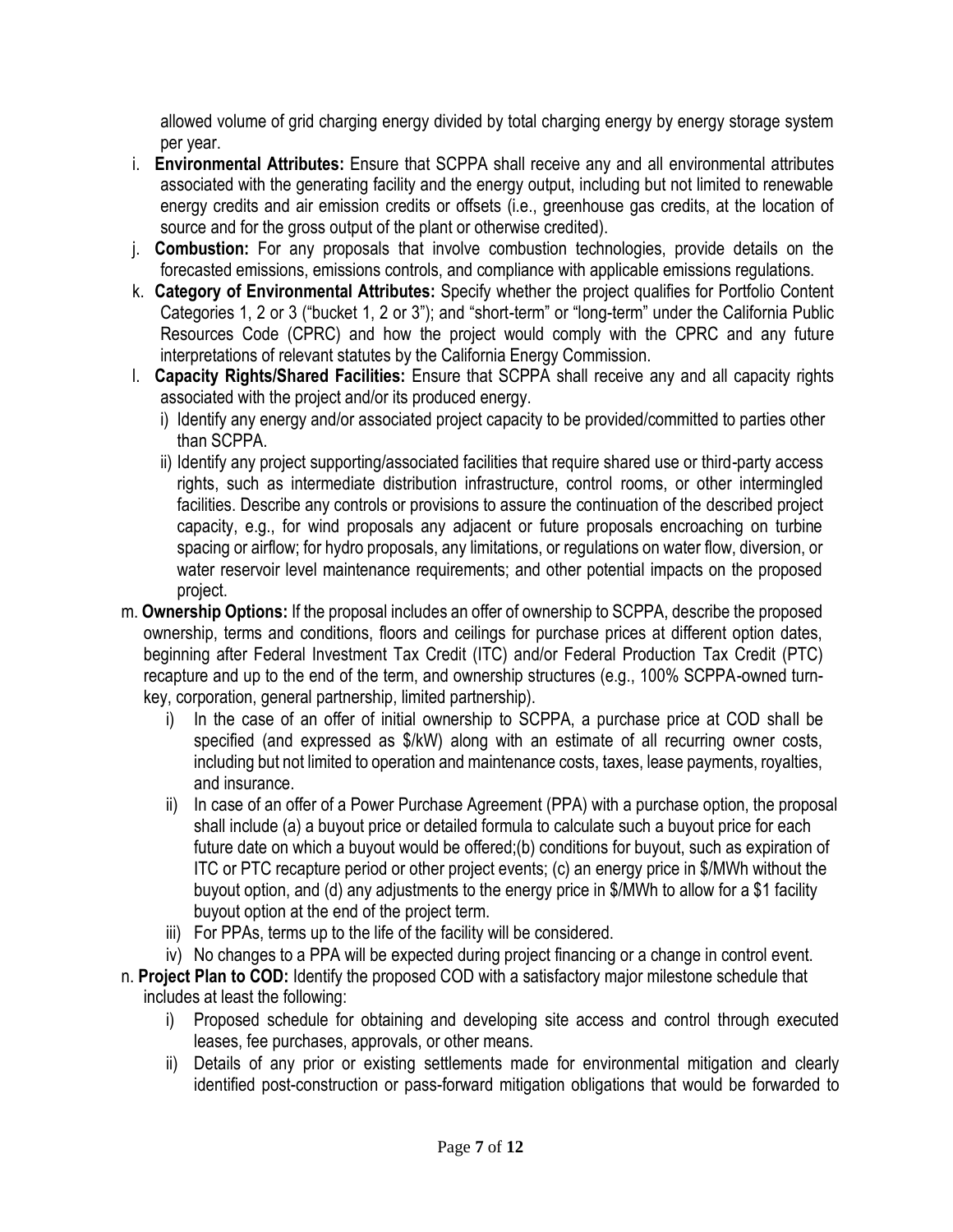SCPPA in the event a contract is executed (e.g., reserve or offset land for environmental habitat or reconstruction).

- iii) Proposed schedule for obtaining construction and operational permits and licenses, and construction financing.
- iv) Proposed construction schedule, including major equipment purchasing, anticipated Factory Acceptance Testing of major components, Site Tests, commencement of test-energy and COD.
- v) For projects or operations requiring water or make-up water, description of the water supply requirements and provisions for supply.
- vi) Proposed schedule or application status to acquire necessary transmission and interconnection service.
- vii) Description of whether and to what extent any environmental studies have been carried out with respect to the proposed project and how compliance with the California Environmental Quality Act (CEQA), which is a requirement before an agreement can be executed by SCPPA, might be effectuated, including, if the Project is located outside California, how Title 14 Section 15277 of the California Administrative Code is or will be addressed by the project.
- viii) Commentary to what extent a Project Labor Agreement could be established.
- ix) Note that any Test Energy delivered before the COD shall be curtailable at any time by SCPPA without compensation.
- x) Note that the project shall be certified as RPS-eligible by the California Energy Commission no later than 6 months after COD.
- xi) Note that the project shall be registered in WREGIS no later than 3 months before COD.
- o. **\*Power Purchase Agreement Term Sheet**: Please provide as much information as possible in the Preliminary 2022 Term Sheet in Appendix A (posted as a separate document).
- p. **Applicable to Battery Energy Storage Solutions (BESS) in LADWP's Balancing Authority only**: Provide as much information as possible in the BESS Specifications for Projects Within LADWP's Balancing Authority in Appendix B (posted as a separate document).
- q. **Financing and Tax Equity Investor**: Describe how the project will be financed such as by parent company, backflip leverage, or some sort of financing Structure.
- r. **\*Credit Support and Security:** Express in nominal dollars the amount of Performance Assurance provided from execution of the Power Purchase Agreement through COD and the amount of Performance Assurance provided after COD as a Letter of Credit or cash.
- s. **\*Buyer Economic and Operational Curtailment:** Express in MWh per year or hours per year the amount Buyer can curtail for economic reasons without compensation.
- t. **Interconnection Agreement:** Provide the status of the project's interconnection agreement and expected timeline for completion.
- u. **Site Control:** Provide the status of the project's site control and expected timeline for completion. Express whether site control is through a lease or if it will be purchased.
- v. **Delivery Commencement:** State anticipated COD and desired timing for commencement of deliveries of energy. Note whether a delayed delivery commencement date is preferred.
- **6. Experience:** Clearly identify the Respondent's management team and other key personnel including those responsible for design, construction, permitting, operations, and maintenance.
	- a. Describe your company's organizational structure, management qualifications, and other contract related qualifications, including number of years the firm has been in business.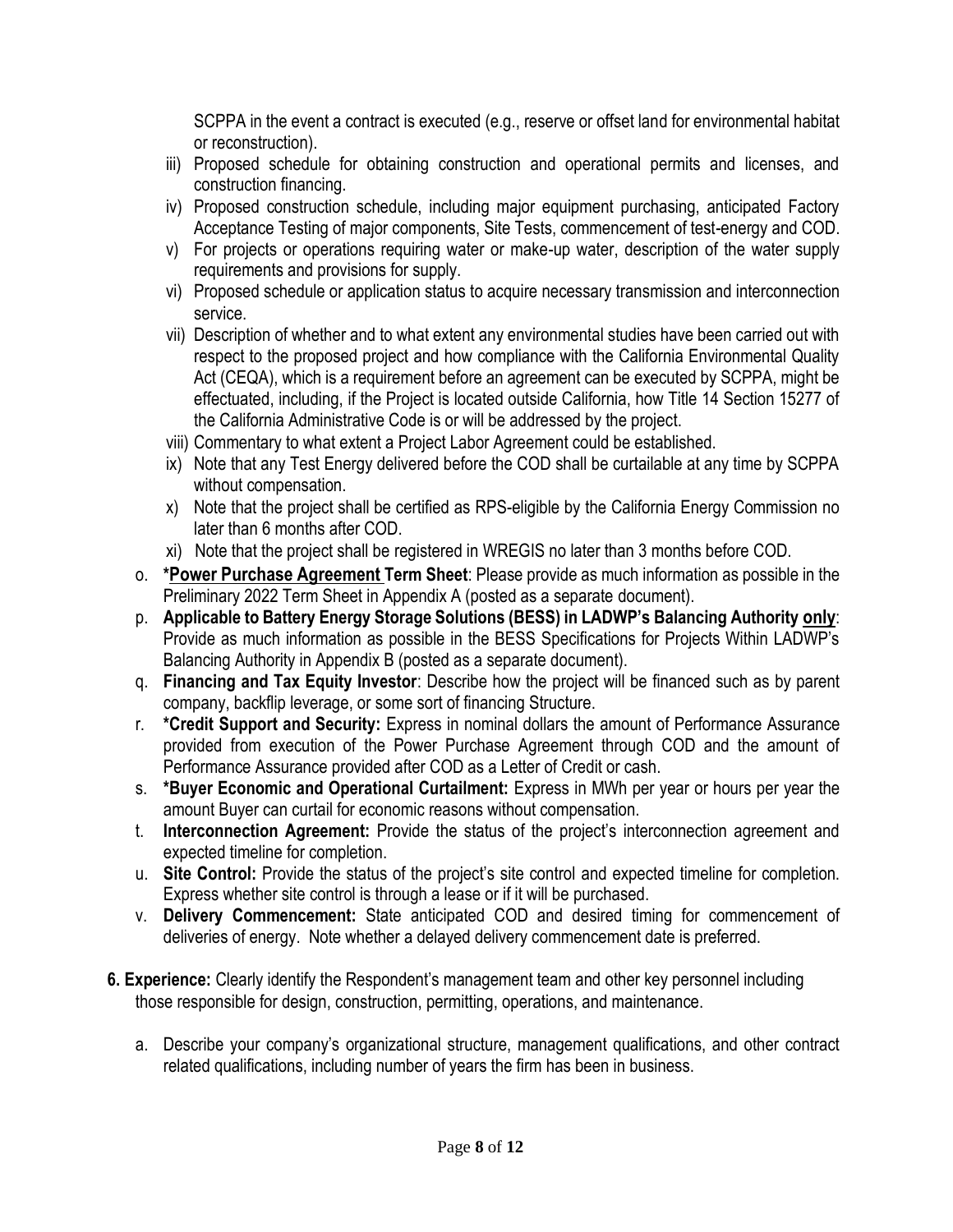- b. Specify key employees and describe their experience with the development, construction, finance closing, commercial operation, and maintenance of similar projects as proposed by Respondent in response to this RFP.
- c. Provide current financial statements of all entities involved in the project or as part of the management team. This shall include items such as audited financial statements (not more than twelve months old) annual reports, FERC Form 1, and any other applicable financial information. If none of the above is available, Respondent shall provide verifiable financial statements for the past three (3) years if available, and Respondent's Dunn & Bradstreet identification number, where available.
- d. Provide a commitment statement for the retention and use of key employees as proposed, their availability to initiate and sustain the proposal, as well as planned supplemental employees if key employees are not available to assure project delivery.
- e. Indicate any and all pending litigation that could affect the viability of Respondent's proposal or Respondent's financial stability.
- f. Identify existing projects in commercial operation that Respondent has developed and/or operates. Provide a list of references for similar projects completed, including a contact person, phone number and address.
- g. State whether Respondent will use subcontractors to perform services pursuant to the contract. Should the use of subcontractors be included, Respondent shall provide the same assurances of competence for the subcontractor, plus the demonstrated ability to manage and supervise the subcontracted work. Subcontractors shall not be allowed to further subcontract with others for work on this program. The provisions of this contract shall apply to all subcontractors in the same manner as to the Respondent.
- h. Describe the project/generation technology and technical resource data, including any studies or reports regarding the resource.

# **Terms and Conditions**

- 1. If selected, SCPPA desires to enter into exclusive negotiations with respondent as may be facilitated through an execution of a Letter of Intent (LOI), Exclusivity Agreement or other agreements.
- 2. SCPPA reserves the right to cancel this RFP at any time, reject any and all proposals, and to waive irregularities, if any.
- 3. SCPPA shall determine at its sole discretion the value of any and/or all proposals including price and non-price attributes.
- 4. Proposals may be sub-divided or combined with other proposals, at SCPPA's sole discretion.
- 5. SCPPA may perform an initial screening evaluation to identify and eliminate any proposals that are, for example, not responsive to the RFP, do not meet the minimum requirements set forth in the RFP, are not economically competitive with other proposals, or are submitted by Respondents that lack appropriate creditworthiness, sufficient financial resources, or qualifications to provide dependable and reliable services for this RFP.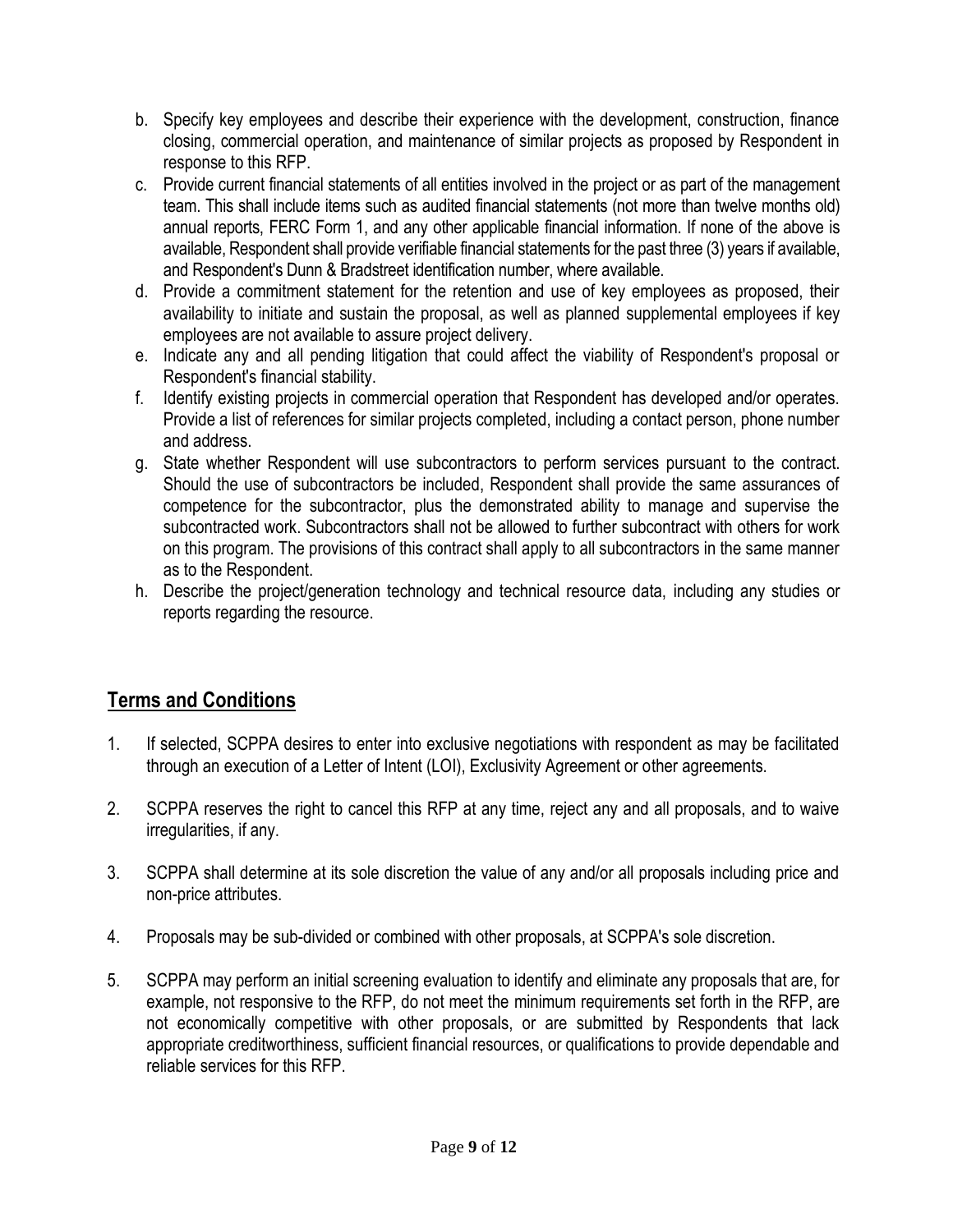- 6. SCPPA reserves the right to submit follow up questions or inquiries to request clarification of information submitted and to request additional information from any Respondent.
- 7. SCPPA reserves the right, without qualification and in its sole discretion, to accept or reject any or all proposals for any reason without explanation to the Respondent, or to make any award to that Respondent, who, in the opinion of SCPPA, will provide the most value to SCPPA and its Member Agencies.
- 8. SCPPA may decline to enter into any potential engagement agreement or contract with any Respondent, terminate negotiations with any Respondent, or abandon the request for proposal process in its entirety.
- 9. Those Respondents who submit proposals agree to do so without legal recourse against SCPPA, its Member Agencies, and their directors, officers, employees and agents for rejection of their proposal(s) or for failure to execute or act on their proposal for any reason.
- 10. SCPPA shall not be liable to any Respondent or party in law or equity for any reason whatsoever for any acts or omissions arising out of or in connection with this RFP.
- 11. SCPPA shall not be liable for any costs incurred by any Respondents in preparing any information for submission in connection with this RFP process or any and all costs resulting from responding to this RFP. Any and all such costs whatsoever shall remain the sole responsibility of the Respondent.
- 12. SCPPA may require certain performance assurances from Respondents prior to entering into negotiations that may result from this RFP. Such assurances may potentially include a requirement that Respondents provide some form of performance security. Performance security shall be in the form of a Letter of Credit.
- 13. Prior to contract award, the successful Respondent may be asked to supply a detailed breakdown of the applicable overheads and fringe benefit costs that are part of the labor rates and other direct costs associated with the services to be performed.
- 14. SCPPA Member Agencies, either collectively or individually may contact Respondents to discuss or enter into negotiations regarding a proposal. SCPPA is not responsible or liable for individual Member Agencies' interactions with the Respondent.
- 15. Submission of a proposal constitutes acknowledgement that the Respondent has read and agrees to be bound by the terms and specifications of this RFP and any addenda subsequently issued by SCPPA.
- 16. Information in this RFP is not guaranteed to be correct. Respondents are expected to complete all of their due diligence activities prior to entering into any final contract negotiations with SCPPA.
- 17. SCPPA reserves the right to enter into an agreement with more than one Respondent, to choose not to contract with any Respondent with respect to one or more categories of services, and to choose to suspend this RFP or to issue a new RFP that would supersede and replace this RFP.
- Page **10** of **12** 18. SCPPA reserves the right to negotiate definitive agreements including but not limited to power purchase agreements and other agreements with a Respondent with any and all terms and conditions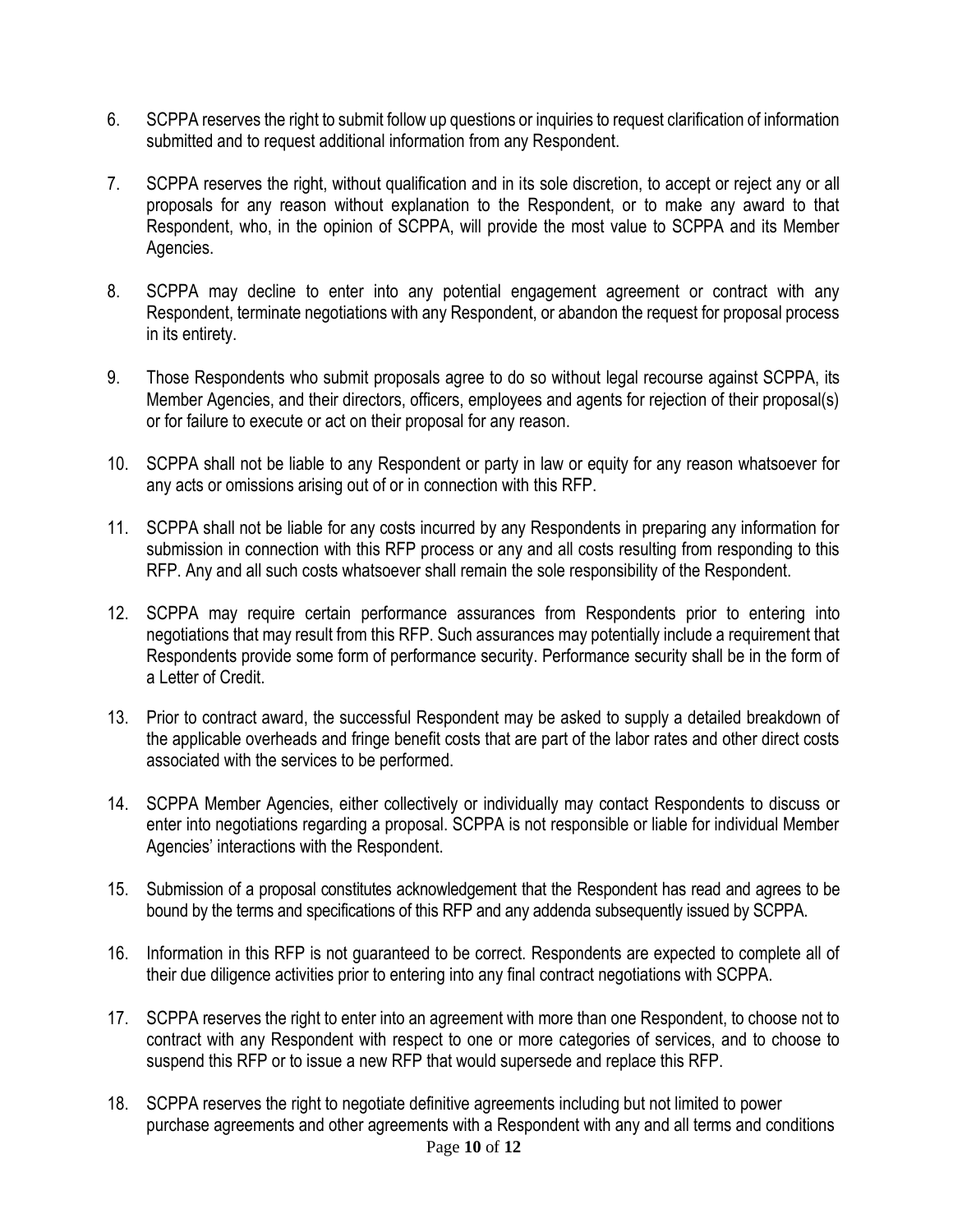that SCPPA and/or its Member Agencies deem appropriate or desirable, whether or not such terms or conditions are specifically set forth in this RFP.

SCPPA reserves the right to propose that other publicly owned utilities that are not SCPPA Member Agencies be included in certain contracts.

# **Additional Requirements for Proposal**

- **1. Consideration of Responses:** Submitted proposals should be prepared simply and economically, without the inclusion of unnecessary promotional materials. Proposals submitted in hardcopy form should be submitted on recycled paper that has a minimum of thirty percent (30%) post-consumer recycled content and duplex copied (double-sided pages) where possible. (Applicable when LADWP is a potential project participant)
- **2. Insurance, Licensing, or other Certification:** If selected, the Respondent will be required to maintain sufficient insurance, licenses, or other required certifications for the type of work being performed. SCPPA or its Member Agencies may require specific insurance coverage to be established and maintained during the course of work and as a condition of award or continuation of contract.
- **3. Non-Discrimination/Equal Employment Practices/Affirmative Action Plan:** If selected, the Respondent and each of its known subcontractors may be required to complete and file an acceptable Affirmative Action Plan. The Affirmative Action Plan may be set forth in the form required as a business practice by the Department of Water and Power of the City of Los Angeles which is SCPPA's largest Member. (Applicable when LADWP is a potential project participant)
- **4. Prevailing Wage Rates:** If selected, the Respondent will be required to conform to prevailing wage rates when applicable to the work being performed. Workers in California shall be paid not less than prevailing wages pursuant to determinations of the Director of Industrial Relations as applicable in accordance with the California Labor Code. To access the most current information on effective determination rates, Respondent shall contact:

Department of Industrial Relations Division of Labor Statistics and Research PO Box 420603, San Francisco, CA 94142-0603 Division Office Telephone: (415) 703-4780 Prevailing Wage Unit Telephone: (415) 703-4774 Web: http://www.dir.ca.gov/dlsr/DPreWageDetermination.htm

- **5. Child Support Policy:** If selected, Respondent may be required to comply with the City of Los Angeles Ordinance No. 172401, which requires all contractors and subcontractors performing work to comply with all reporting requirements and wage-earning assignments and wage-earning assignments relative to court ordered child support. (Applicable when LADWP is a potential project participant)
- **6. Supplier Diversity:** Respondents may be required to take reasonable steps to ensure that all available business enterprises, including Small Business Enterprises (SBEs), Disadvantaged Business Enterprises (DBEs), Women-Owned Business Enterprises (WBEs), Minority-Owned Business Enterprises (MBEs),